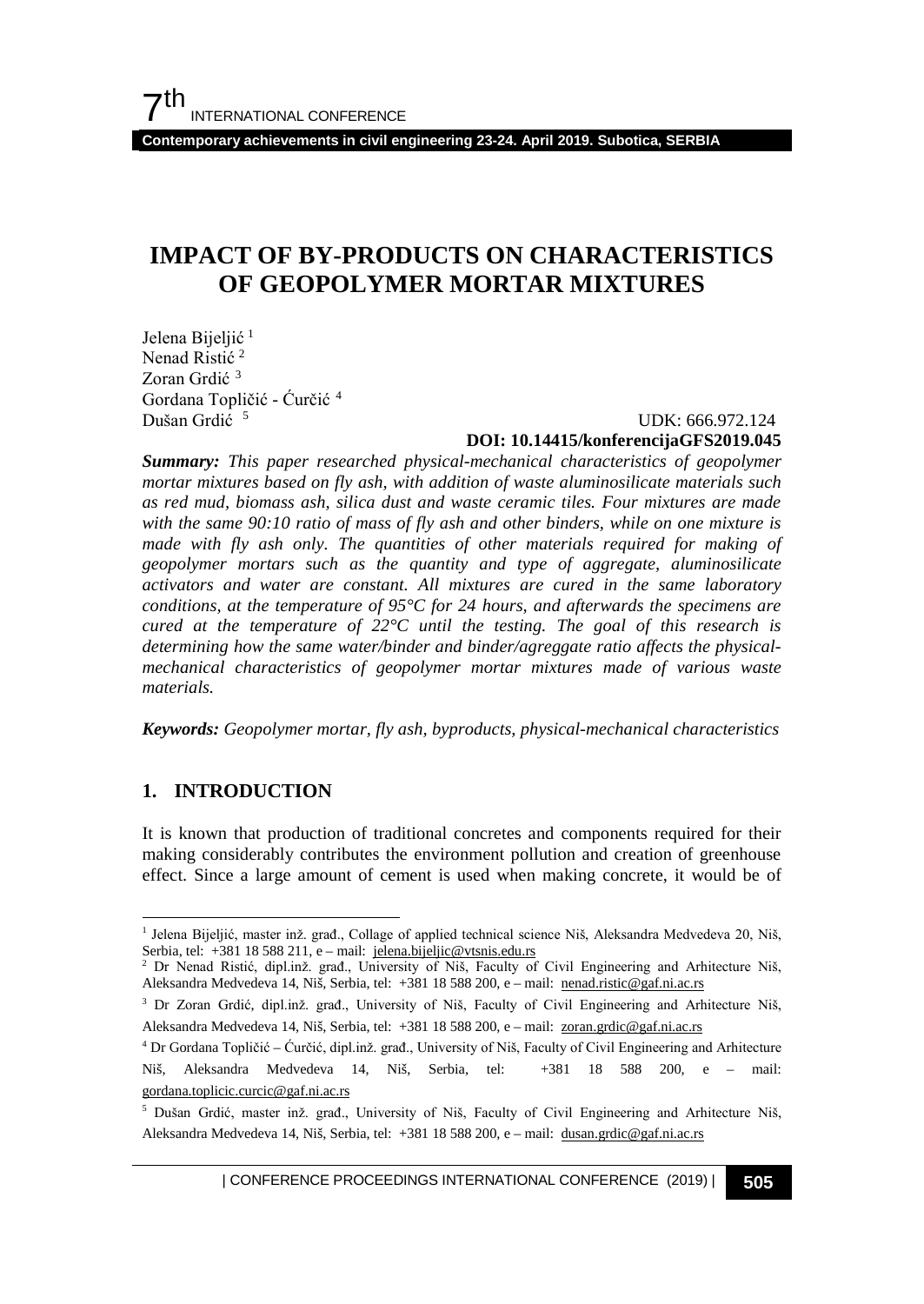# $\overline{\phantom{a}}$ . МЕЂУНАРОДНА КОНФЕРЕНЦИЈА

### **Савремена достигнућа у грађевинарству 23-24. април 2019. Суботица, СРБИЈА**

great importance to find an alternative material which would be more eco friendly and which would reduce the  $CO<sub>2</sub>$  emission [1]. New composite materials, which, in terms of their physical and mechanical characteristics correspond to traditional concrete composites, are called geopolymers [2]. Geopolymer is an inorganic alumino-hydroxide polymer synthesized from predominantly silicon and aluminium materials of geological origin and industrial by-product material [3]. Geopolymers are created by activating alumino-silicate materials which in interaction with highly alkaline solutions (such as NaOH or KOH alkali and silicate compounds such as Na2SiO3 or K2SiO3) form a solid a compact structure [4]. As binders, various industrial by-products containing oxides of silicon and aluminum in amorphous form [5] such as fly ash (FA), silica fumes (SF), ground granulated blast furnace slug (GGBFS), red mud (RM), biomass ash (BA), palm oil etc. Geopolymers are characterized by a reaction called polymerization, which is conditioned by the factors such as the chemical composition of binders and alkali compounds, water content and curing condition [6]. As opposed to the traditional Portland cement materials, geopolymers do not require the C-S-H phase for matrix formulation and building strength, but rather the polycondensation process of silica and alumina binders to achieve the strength level that is required [7]. During the geopolymer hardening, the N-A-S-H phenomenon of the gel phase  $(N-Ma<sub>2</sub>O; A-Al<sub>2</sub>O<sub>3</sub>; S-SiO<sub>2</sub>;$ H—H2O) is characteristics, and it occurs as a result of alkali activation of the amorphous portion of the binding material. Fly ash and other aluminosilicate reactivity can be proved by testing physic-mechanical characteristics, which depend on the chemical composition of the binder, but also on the curing conditions [8].

Therefore, the subject of this paper was to study influence of different byproduct materials on physical-mechanical properties of geopolymer mortar mixtures, synthesized of aluminosilicate binders based on low-calcium FA and its partial substitutional binders such as RM, BA, SF and CT blends activated by temperature curing in order to determine mixture of optimal mechanical characteristics.

## **2. ЕXPERIMENTAL PROGRAMME**

## **2.1. MATERIALS**

The following binding materials are used in this paper:

- 1. Fly ash (FA) from power plant Kostolac "B" from Kostolac, Serbia;
- 2. Red mud (RM) by-product of the Bayer process of aluminum production by "Kombinat aluminijuma" from Podgorica , Montenegro;
- 3. Biomass ash (BA) crated in thermal treatment of beech wood processing;
- 4. Silica fume (SF), Sika, Switzerland;
- 5. Granit ceramic tiles (CT) generated in demolition during reconstructions.

Chemical composition of used FA binder is given in Table 1, while physical properties of used binder materials are determined according to the standing standard SRPS B.C1.018:2015 [9] and they are displayed in Table 2. Pulverization of CT binder is performed using the laboratory ball-mill, while sifting of this material as well as FA and BA is performed with laboratory sifting through the sieve with 0,09 mm openings.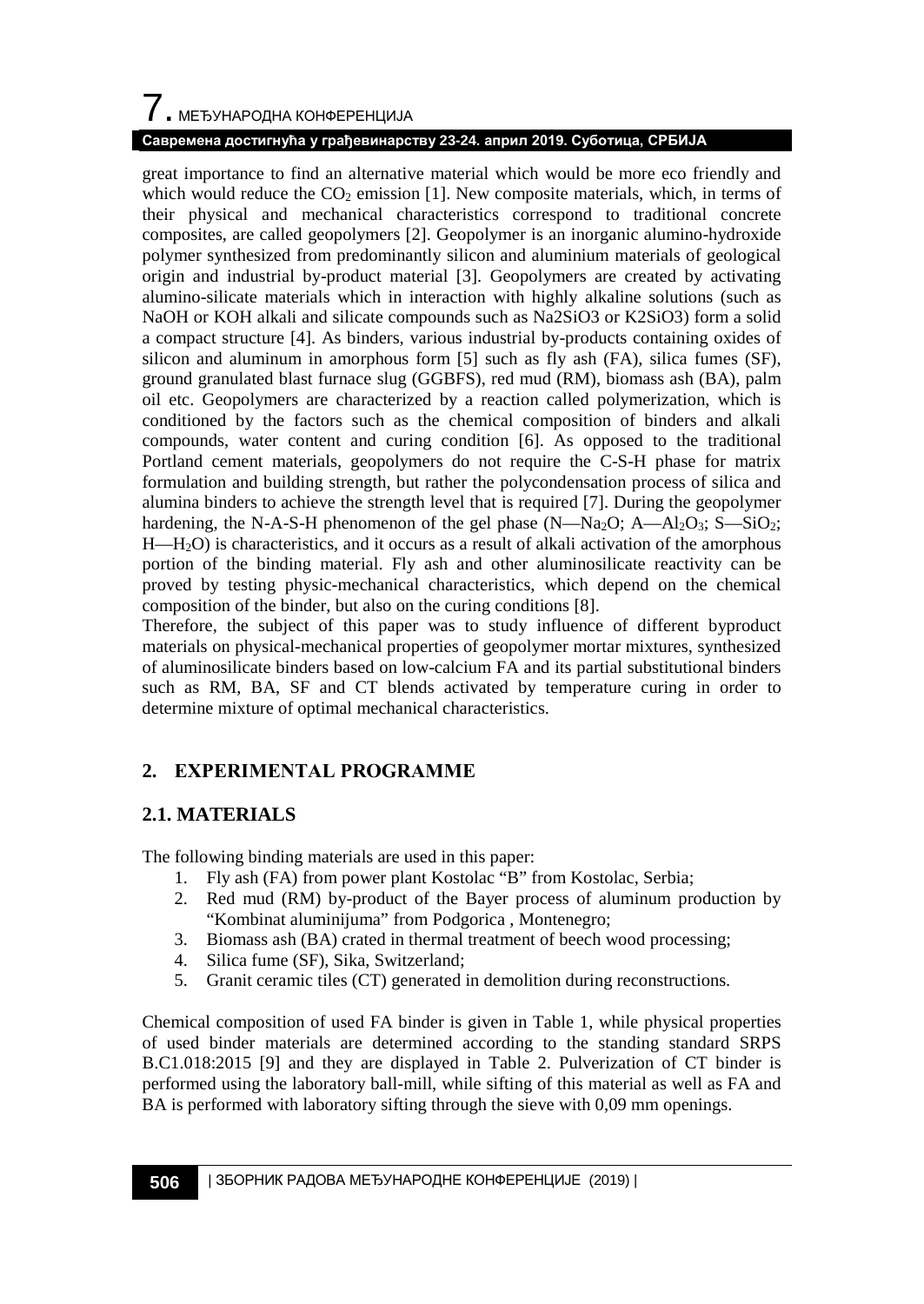| 7 <sup>th</sup><br>INTERNATIONAL CONFERENCE                                        |  |
|------------------------------------------------------------------------------------|--|
| Contemporary achievements in civil engineering 23-24. April 2019. Subotica, SERBIA |  |
|                                                                                    |  |

| Table 1. Chemical composition ( $wt\%$ ) of the raw binder materials |                  |  |                             |  |                                                                                                                                                        |           |  |      |     |        |
|----------------------------------------------------------------------|------------------|--|-----------------------------|--|--------------------------------------------------------------------------------------------------------------------------------------------------------|-----------|--|------|-----|--------|
| Chemical                                                             | SiO <sub>2</sub> |  |                             |  | Fe <sub>2</sub> O <sub>3</sub> Al <sub>2</sub> O <sub>3</sub> CaO MgO SO <sub>3</sub> P <sub>2</sub> O <sub>5</sub> TiO <sub>2</sub> Na <sub>2</sub> O |           |  |      |     | $K_2O$ |
| compounds                                                            |                  |  |                             |  |                                                                                                                                                        |           |  |      |     |        |
| FA                                                                   |                  |  | 51.68 11.58 20.16 7.43 2.41 |  |                                                                                                                                                        | 1.02 0.12 |  | 1.04 | 0.8 | 1.04   |

The used alkali activator is obtained by combining sodium hydroxide  $-$  (SH) in flakes form (Oltchim, Romania, p.a.  $98,5\%$ ), and Sodium silicate – (SS) in liquid form (Galenika-Magmasil d.o.o. Serbia, content  $SiO<sub>2</sub> - 26.70\%$ , Na<sub>2</sub>O – 13.30% and H<sub>2</sub>O – 60%). The concentration of SH solution used in this research is 10 molarity (M) and it is obtained by dissolving of flakes in water.



*Figure 1. Particle size distribution of used aggregate* 

Sand for aggregate from the South Morava river is sifted through 2 mm sieve mesh. Particle size distribution of the used aggregate is determined according to the SRPS ISO 6274:1998 standard [10]. The percentage (%) of aggregate passing through the characteristic sieve openings (mm) is displayed in Figure 1. Other chemical admixtures are not used for making of the tested geopolymer mortar mixtures.

## **2.2. PREPARATION OF GEOPOLYMER MORTAR**

For the purposes of this research, five geopolymer mortar mixtures are made and tested. One mixture is made with fly ash only (labeled as  $,FA$ ), while in the remaining geopolymer mortar mixtures, f 1/10 of mass of FA is substituted with solid binders such as RM, BA, SF and CT (labeled as "FA-RM", "FA-BA", "FA-SF" and "FA-CT", respectively). Mortar mixtures are made using binding materials and sand in mass ratio 1:3. The amount of extra water is determined using the flow table in "FA" mixture, and it was maintained constant in other mixtures, too. The mix proportions of the tested mixtures are displayed in Table 3.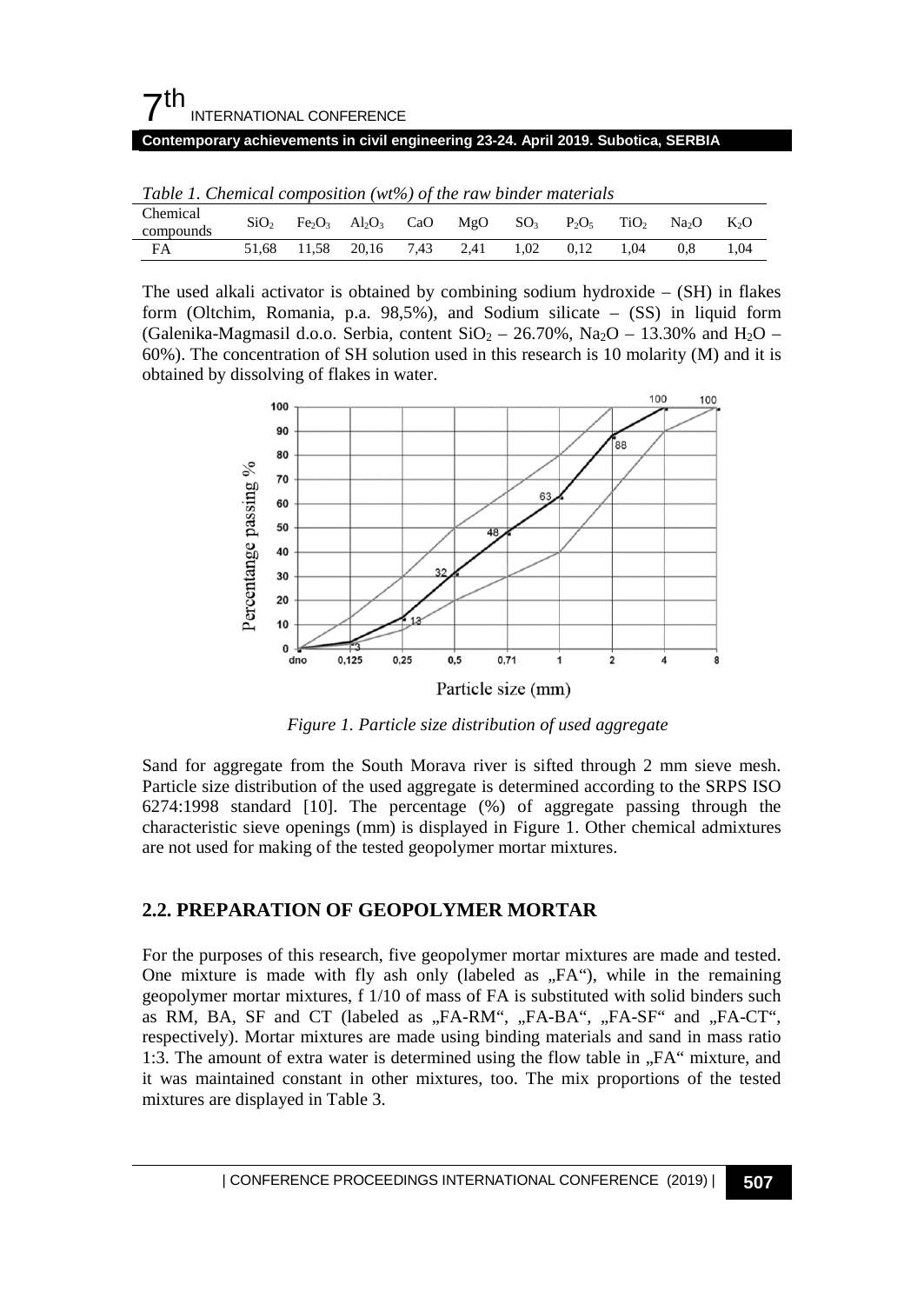# $\overline{\phantom{a}}$ . МЕЂУНАРОДНА КОНФЕРЕНЦИЈА

### **Савремена достигнућа у грађевинарству 23-24. април 2019. Суботица, СРБИЈА**

Making of geopolymer mortar mixtures is performed in the laboratory rotary mixer. Firstly, binder, alkaline liquid and water are mixed for 5 minutes. After the paste is obtained, dry sand is added, and for the purpose of obtaining a compact mortar, the mixing continues for 5 minutes. After mixing, mortar specimens are cast into  $4 \times 4 \times 16$ metal moulds. The moulds are then covered with fire-resistant glass and sealed with rubber to prevent loss of moisture from the specimens. 24 h after making, samples are cured at 95ºC for the next 24 h, after which they are demoulded and wrapped into a plastic foil. Samples are stored at the laboratory temperature of around 22ºC until the testing.

| Material  | Properties                                                                            |  |
|-----------|---------------------------------------------------------------------------------------|--|
| <b>FA</b> | Density: 763 kg/m3<br>% of sieve passage 0.09mm: 90,9<br>Color: dark                  |  |
| <b>RM</b> | Density: approx. 2700 kg/m3<br>% of sieve passage 0.09mm: 99<br>Color: red            |  |
| <b>BA</b> | Density: approx. 2400 kg/m3<br>% of sieve passage 0.09mm: 100<br>Color: light grey    |  |
| SF        | Density: $737 \text{ kg/m}$ 3<br>% of sieve passage 0.09mm: 99,8%<br>Color: dark grey |  |
| CТ        | Density: approx. 801 kg/m3<br>% of sieve passage 0.09mm: 100<br>Color: sienna         |  |

*Table 2. Physical properties of constituent materials*

| Table 5. Mix design of geopolymer mortur mixtures |           |                  |           |           |                  |       |      |     |
|---------------------------------------------------|-----------|------------------|-----------|-----------|------------------|-------|------|-----|
| Mixture                                           | FA<br>[g] | <b>RM</b><br>[g] | BA<br>[g] | SF<br>[g] | <b>CT</b><br>[g] | SH/SS | W/B  | B/S |
| FA                                                | 450       |                  |           |           |                  | 0.19  | 0.45 | 1:3 |
| FA-RM                                             | 405       | 45               |           |           |                  | 0.19  | 0.45 | 1:3 |
| FA-BA                                             | 405       |                  | 45        |           |                  | 0.19  | 0.45 | 1:3 |
| FA-SF                                             | 405       |                  |           | 45        |                  | 0.19  | 0.45 | 1:3 |
| FA-CT                                             | 405       |                  |           |           | 45               | 0,19  | 0.45 | 1:3 |

*Table 3. Mix design of geopolymer mortar mixtures*

Fly ash (FA), Red mud (RM), Biomass ash (BA), Silica fume (SF), Granit ceramic tiles (CT), Sodium silicate (SS), Sodium hydroxide (SH), Binder (B), Sand (S)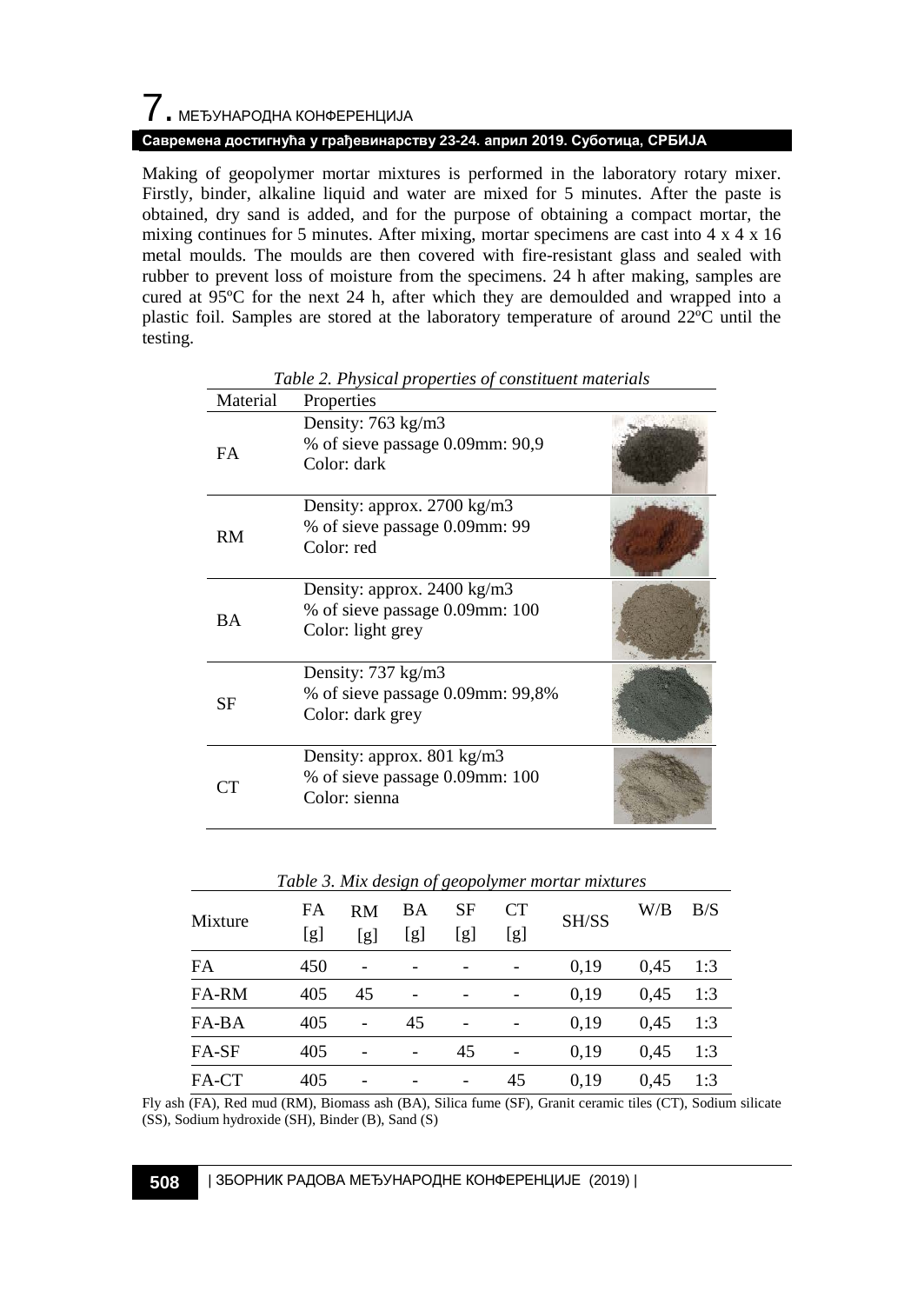

**Contemporary achievements in civil engineering 23-24. April 2019. Subotica, SERBIA**

# **2.3. PREPARATION OF GEOPOLYMER MORTAR**

Physical-mechanical characteristics of geopolymer mortar mixtures are tested in the fresh and hardened states.

Density is tested on the fresh mixtures, according to the SRPS EN 1015-6:2008/A1:2008 standard [11] and workability according to the SRPS EN 13395-1:2010 standard [12].

On the hardened specimen prisms, having dimensions  $40 \times 40 \times 160$  mm at the age of 3, 7 and 28 days are tested density, compressive strength and flexural strength according to the SRPS EN 196-1:2018 standard [13]. For each mortar mixture, a total of nine prisms are made. Three mortar prisms are tested at each sample age.

## **3. EXPERIMENTAL RESULTS AND DISCUSSION**

According to the chemical analysis of fly ash, the total content of  $SiO_2 + Al_2O_3 + Fe_2O_3$ is 83,42%, while the content of CaO is 7,43%. According to the standard ASTM:C618- 12a [14], FA is divided in two classes. The used FA belongs to the F, class i.e. to lowcalcium FA, with the CaO content lower than 10%. The dark color of the FA binder is a result of high percentage of contained  $Fe<sub>2</sub>O<sub>3</sub>$ . The ratio of silicates and aluminates  $(SiO_2/Al_2O_3)$  in FA is 2,56.



*Figure 1. Samples of fresh mortar mixtures after the workability test*

The workability test is conducted at the room temperature of 21–23ºC. The test of mortar mixtures is performed using the standard conical mold installed on the middle of the test flow table. After filling up, the conical mould is removed, and the flow table is lifted up and down according to the instructions in the standard [12]. Flow values are then measured in two perpendicular directions. The used alkali compounds led to creation of a sticky mass due to high viscosity of sodium silicate. The appearance of samples after testing of workability using the flow table are presented in Figure 1.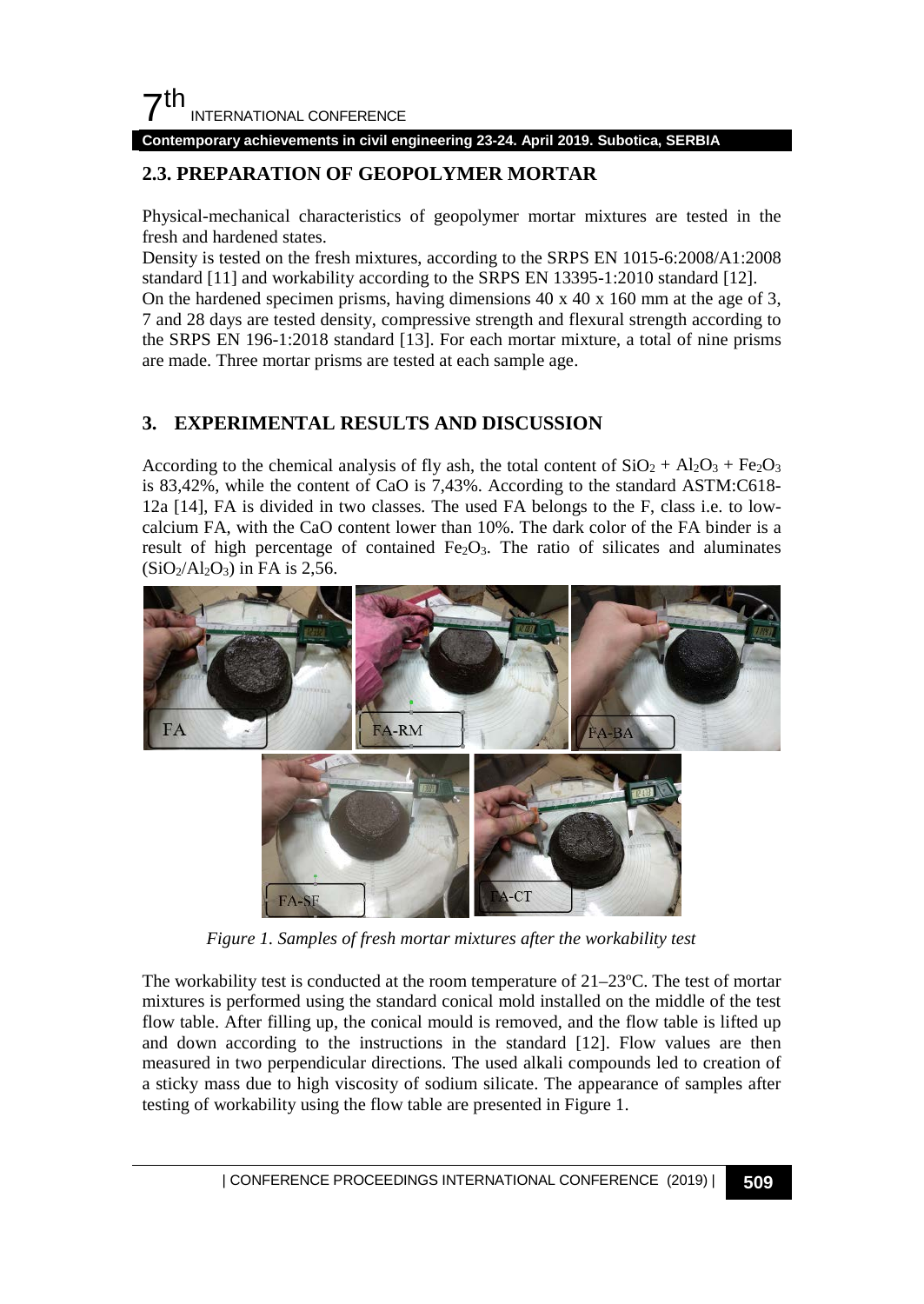# $\overline{\phantom{a}}$ . МЕЂУНАРОДНА КОНФЕРЕНЦИЈА **Савремена достигнућа у грађевинарству 23-24. април 2019. Суботица, СРБИЈА**

|                                     | Table 4. The results of workability test and bulk density |     |                                                      |                                                          |  |  |  |  |
|-------------------------------------|-----------------------------------------------------------|-----|------------------------------------------------------|----------------------------------------------------------|--|--|--|--|
| Mixture<br><b>Flow Value</b><br> mm |                                                           |     | Fresh bulk density<br>$\left[\mathrm{kg/m^3}\right]$ | Bulk density at the age of<br>3 days [ $\text{kg/m}^3$ ] |  |  |  |  |
|                                     |                                                           |     |                                                      |                                                          |  |  |  |  |
|                                     | <b>FA</b>                                                 | 125 | 2120                                                 | 2095                                                     |  |  |  |  |
|                                     | FA-RM                                                     | 120 | 2165                                                 | 2158                                                     |  |  |  |  |
|                                     | FA-BA                                                     | 115 | 2150                                                 | 2145                                                     |  |  |  |  |
|                                     | FA-SF                                                     | 140 | 2140                                                 | 2131                                                     |  |  |  |  |
|                                     | FA-CT                                                     | 120 | 2130                                                 | 2122                                                     |  |  |  |  |

|  | Table A. The results of workability test and bulk density |  |
|--|-----------------------------------------------------------|--|

The results of workability test and bulk density of fresh and hardened mortar are given in Table 4. The hardened mortar specimens in the shape of prism are tested according to the procedure described by the standard [13]. The flexural strength value is obtained by calculating the arithmetic mean of flexural values of three tested specimens at their age of 3, 7 and 28 days. In a similar manner, the compressive strength is obtained by calculating the mean values of six tested specimens. The results of flexural and compressive strength of tested specimens are displayed in Figure 2 and 3.



*Figure 2 and 3. Compressive and flexural strength of geopolymer mortar mixtures*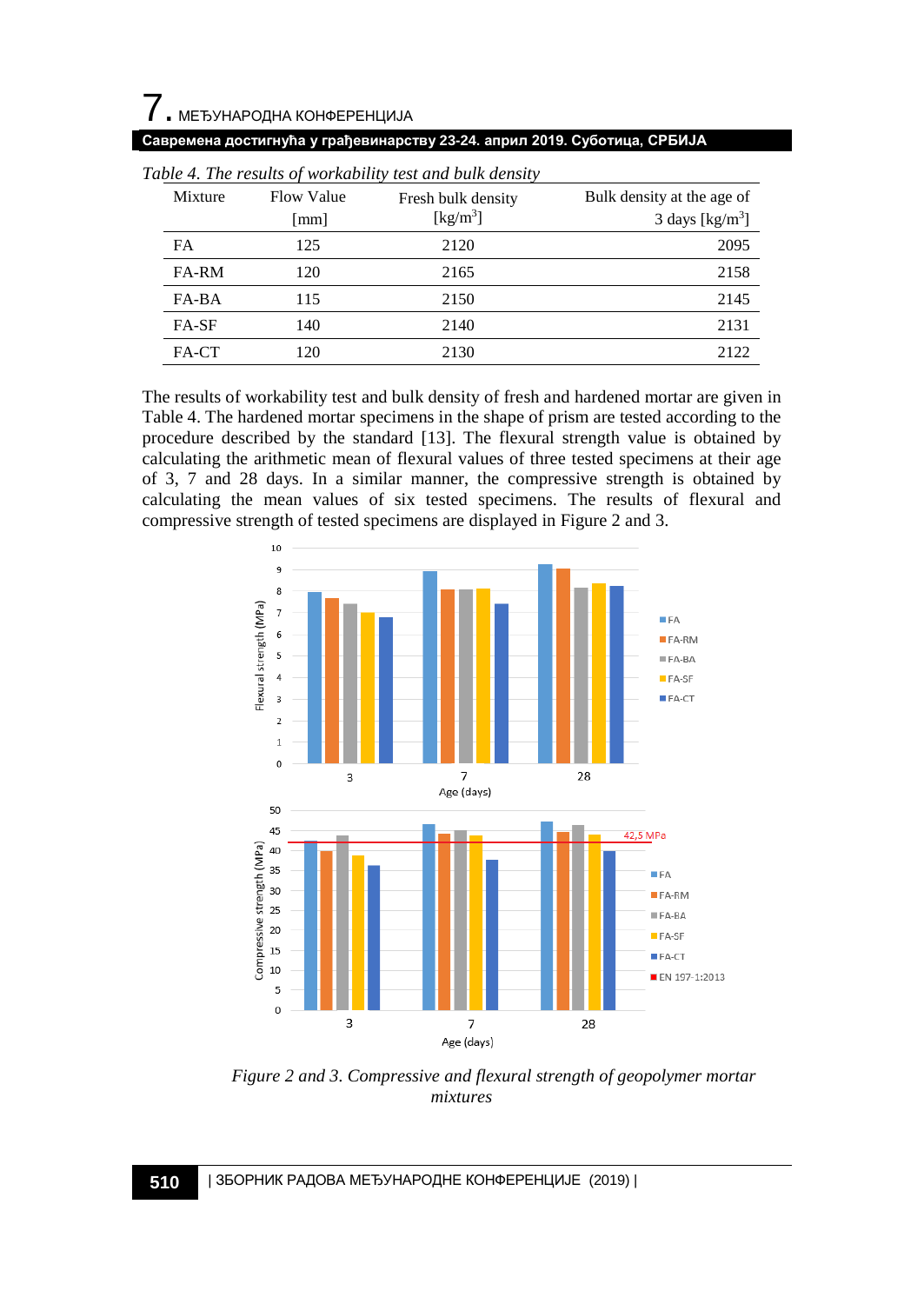## $7th$ INTERNATIONAL CONFERENCE

#### **Contemporary achievements in civil engineering 23-24. April 2019. Subotica, SERBIA**

The workability test results indicated that with the change of the binder admixture, the Flow value changes, too. All tested mortar mixtures, except "FA-SF", have a stiff consistence, which according to the standard should be lower than 140mm [12]. The tested mortar mixture labeled as "FA-SF" (140 mm) made only with SF has the highest flow value. This mixture is at the very beginning of the border which defines plastic consistence (conditioned between 140 – 200 mm).

The bulk density test results of fresh mortar mixtures indicate that the bulk density of the tested gepolymer mixtures is within the range from 2120 kg/m<sup>3</sup> to 2165 kg/m<sup>3</sup>, while in case of the hardened specimens, it is in the range from 2095 kg/m<sup>3</sup> to 2158 kg/m<sup>3</sup>. The lowest bulk density value is exhibited by the mixture labeled as "FA" i.e. the mixture made of fly ash only, while the mixture labeled as "FA-RM", in which 10 % of fly ash mass is replaced with red mud, has the highest value. The highest variation of bulk density in the observed period from the making to the testing at the sample age of 3 days is observed in the mortar mixture labeled as "FA" and it is 1,8 %, while in other mixtures this variation is lower than 1 %.

The flexural strength test results at the sample age of 3, 7 and 28 days are displayed in Figure 2. It can be concluded that the samples labeled with "FA" have the highest value of flexural strength. The value of tested flexural strength of samples of this mixture at the sample age of 3 days is 7,98 MPa. The compressive strength of the samples of this mixture is the highest at measuring performed at the age of 7 and 28 days when it was 8,94 MPa and 9,25 MPa, respectively. The lowest measure value of flexural strength at the age of 3 and 7 days is recorded for the samples of the mixture labeled as "FA-CT" (6,80 MPa and 7,43 MPa, respectively), where 10% of binder mass is substituted with waste ceramic tiles. Yet, the lowest value of flexural strength at the specimen age of 28 days is recorded for the samples labeled as "FA-BA" (8,17 MPa) which is for 1% lower than the samples of the mixture labeled as FA-CT. By observing the diagram, it can be seen that the specimens, as early as at the age of 3 days exceeded 80% of the flexural strength measured at 28 days. Also, in the observed period between 3 and 28 days of testing, an increase of strengths is noticeable, but they are small in comparison to the achieved initial values of specimens measured at the age of 3 days.

According to the compressive strength test results, displayed in Figure 3, the highest value of compressive strength at the sample age of 3 days is recorded for the specimens labeled as "FA-BA" i.e. the mixture where 10% of fly ash is replaced by biomass ash. The compressive strength of this mortar mixture is around 3,5% higher than the compressive strength of the samples made with fly ash only as binder. The lowest values of compressive strength at this specimen age are measured for the "FA-CT" mixture (36,34 MPa). At the specimen age of 7 and 28 days the highest value of compressive strength is measured for the specimens of the mixture labeled as "FA" which are 46,51 MPa and 47,30 MPa, respectively. At the sample age of 28 days, the samples labeled as "FA-BA", "FA-RM" and "FA-SF" have up to 6 % lower values of measured compressive strength in comparison with the samples of the mixture labeled as "FA", while those for the samples of the "FA-CT" mixture are around 15% lower. Also, in the observed period from 3 to 28 days of testing, there is an increase of compressive strength, but they, as in the flexural strength tests, are small in respect to the achieved initial sample values measured at the age of three days. By comparing the obtained values of compressive strengths of the samples at the age of 28 days to the standing values from the EN 197-1:2013 standard [15], it is noticed that all mixtures except "FA-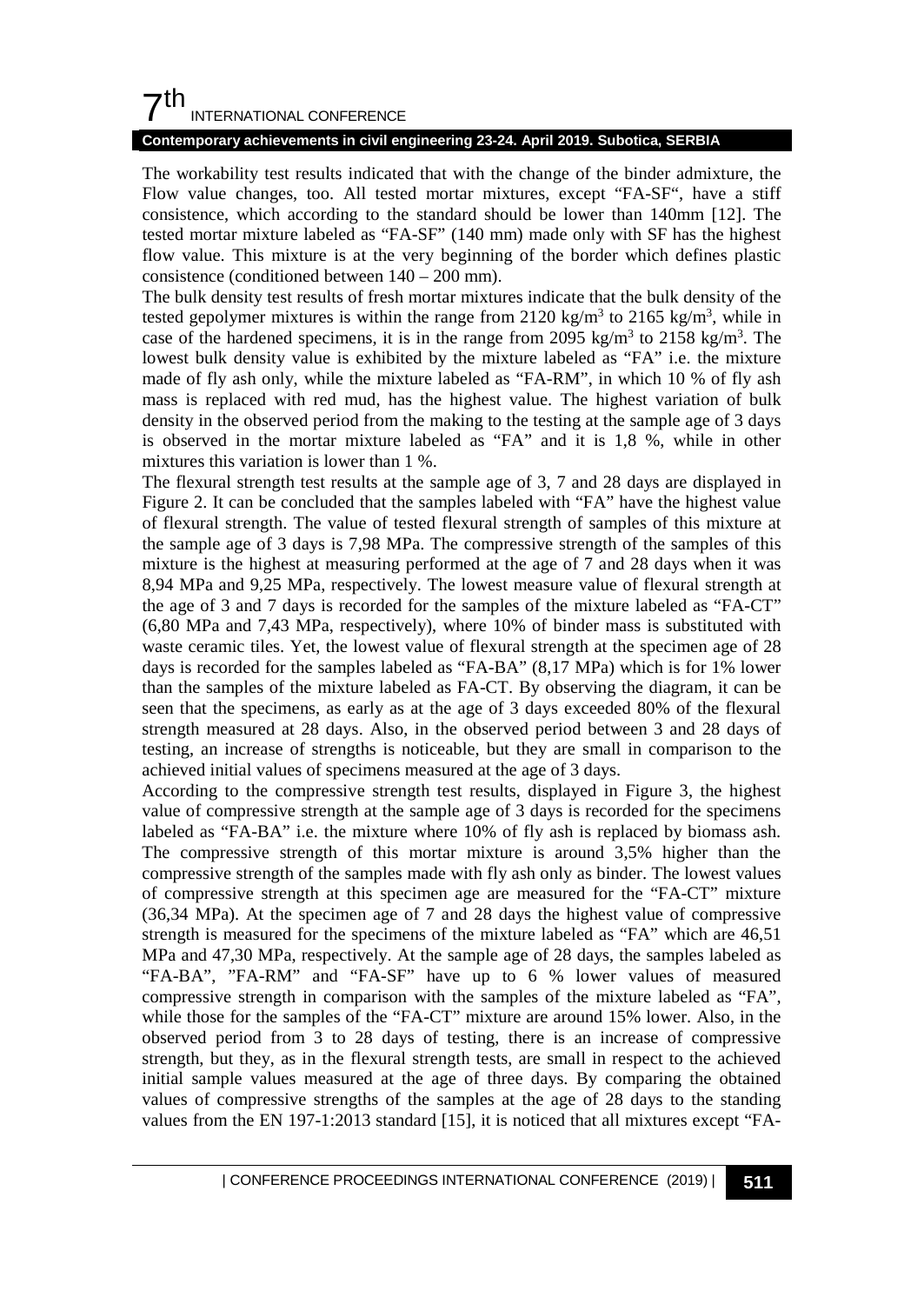### **Савремена достигнућа у грађевинарству 23-24. април 2019. Суботица, СРБИЈА**

CT" meet the basic requirements stipulated by the standard for composition, specifications and conformity of common cements.

### **4. CONCLUSIONS**

According to the obtained characteristics, it can be concluded that geopolymer mortars based on FA originating from coal-fired electric plant . Kostolac B" with the addition of red mud, biomass ash and silica fume can be an alternative to cement mortar. Environmental and economic advantages of using geopolymer material are reflected in using the waste materials, for which the emission of  $CO<sub>2</sub>$  during its conversion from a by-product into a binding material is minimal. Commercial application of such mortars can directly cause reduction of disposed waste and the end price of products.

It is necessary to confirm the results obtained in this way with the mixtures which set in natural ambient, and with concrete mixes with more extensive tests of physical and mechanical characteristics.

### **ACKNOWLEDGMENTS**

The work reported in this paper is a part of the investigation within the research project TR 36017 "Utilization of by-products and recycled waste materials in concrete composites in the scope of sustainable construction development in Serbia: investigation and environmental assessment of possible applications", supported by the Ministry for Science and Technology, Republic of Serbia. This support is gratefully acknowledged.

### **REFERENCES**

- [1] P. Nath, P. K. Sarker: Effect of GGBFS on setting, workability and early strength properties of fly ash geopolymer concrete cured in ambient condition. *Construction and Building Materials*, **2014**, vol. 66, p.p.163-171.
- [2] G. Gorhan, G. Kurklu: The influence of the NaOH solution on the properties of the fly ash-based geopolymer mortar cured at different temperatures. *Composites: Part B*, **2014**, vol. 58, p.p. 371-377.
- [3] A. Islam, U. J. Alengaram, M. Z. Jumaat, I. I. Bashar: The development of compressive strength of ground granulated blast furnace slag-palm oil fuel ash-fly ash based geopolymer mortar. *Materials and Design*, **2014**, vol 56, p.p. 833-841.
- [4] S. Thokchom1, D. Dutta, S. Ghosh: Effect of Incorporating Silica Fume in Fly Ash Geopolymers. *International Journal of Civil and Environmental Engineering,* **2011***,*  vol. 5, № 12.
- [5] S. Pachamuthu, P. Thangaraju: Utjecaj pepela iz papirnog mulja na geopolimerni beton s letećim pepelom. *Journal Gradevinar*, **2017**, vol. 69, № 9, p.p. 851-859.
- [6] P. Nath, P. K. Sarker, Vijaya B Rangan: Early age properties of low-calcium fly ash geopolymer concrete suitable for ambient curing. *Procedia Engineering*, **2015**, vol. 125, p.p. 601- 607.